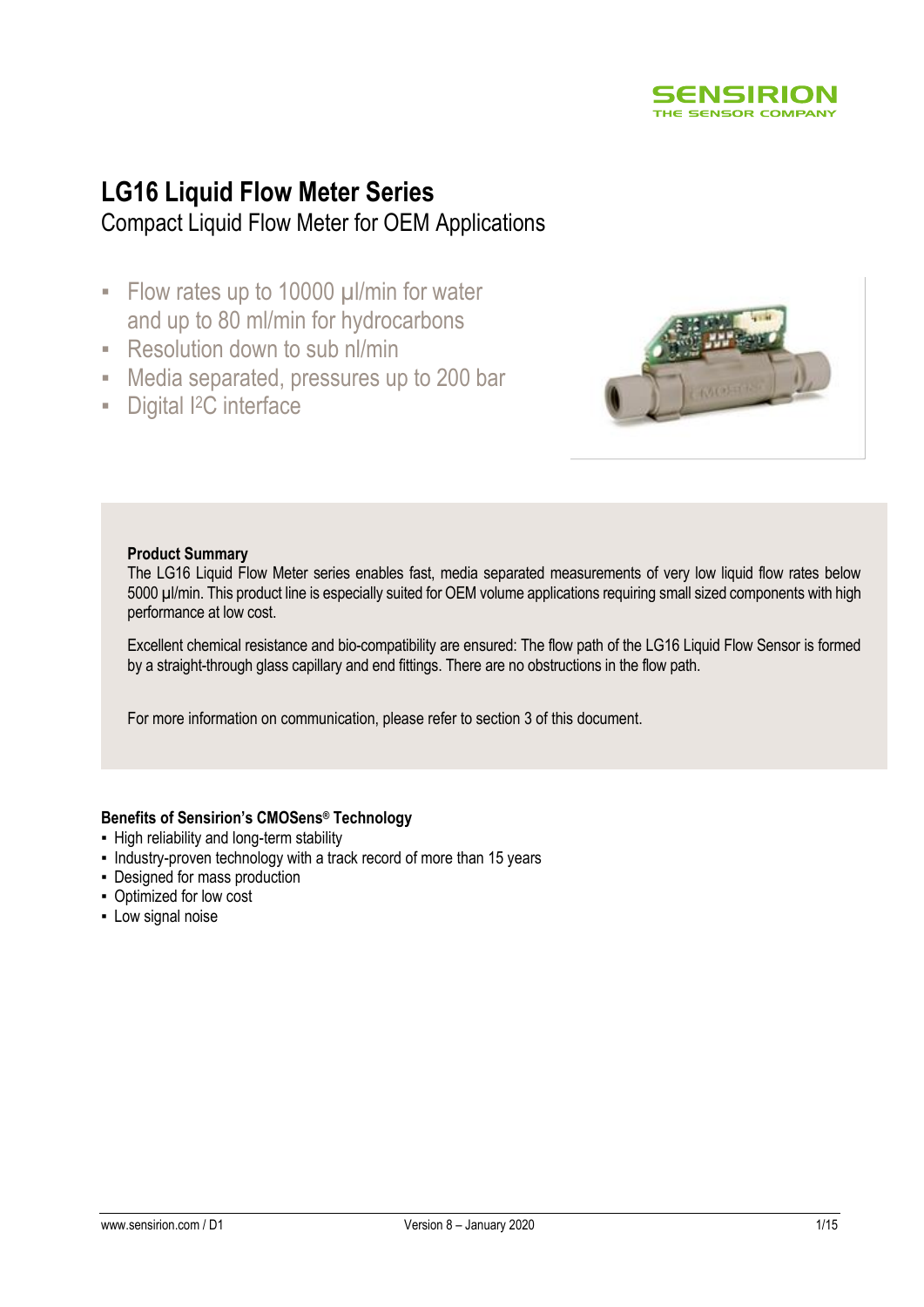

# **Content**

| 1 Sensor Performance                    | 3                 |
|-----------------------------------------|-------------------|
| 2 Specifications                        | 6                 |
| 3 Sensor Output Signal Description      |                   |
| 4 Communication Interface Description   | 8                 |
| 5 Fluidic Specification and Connections | 9                 |
| 6 Mechanical Specifications             | 10                |
| 7 Ordering Information                  | 11                |
| 8 REACH, RoHS, and WEEE                 | $12 \overline{ }$ |
| 9 Important Notices                     | 13                |
| 10 Headquarters and Subsidiaries        | 14                |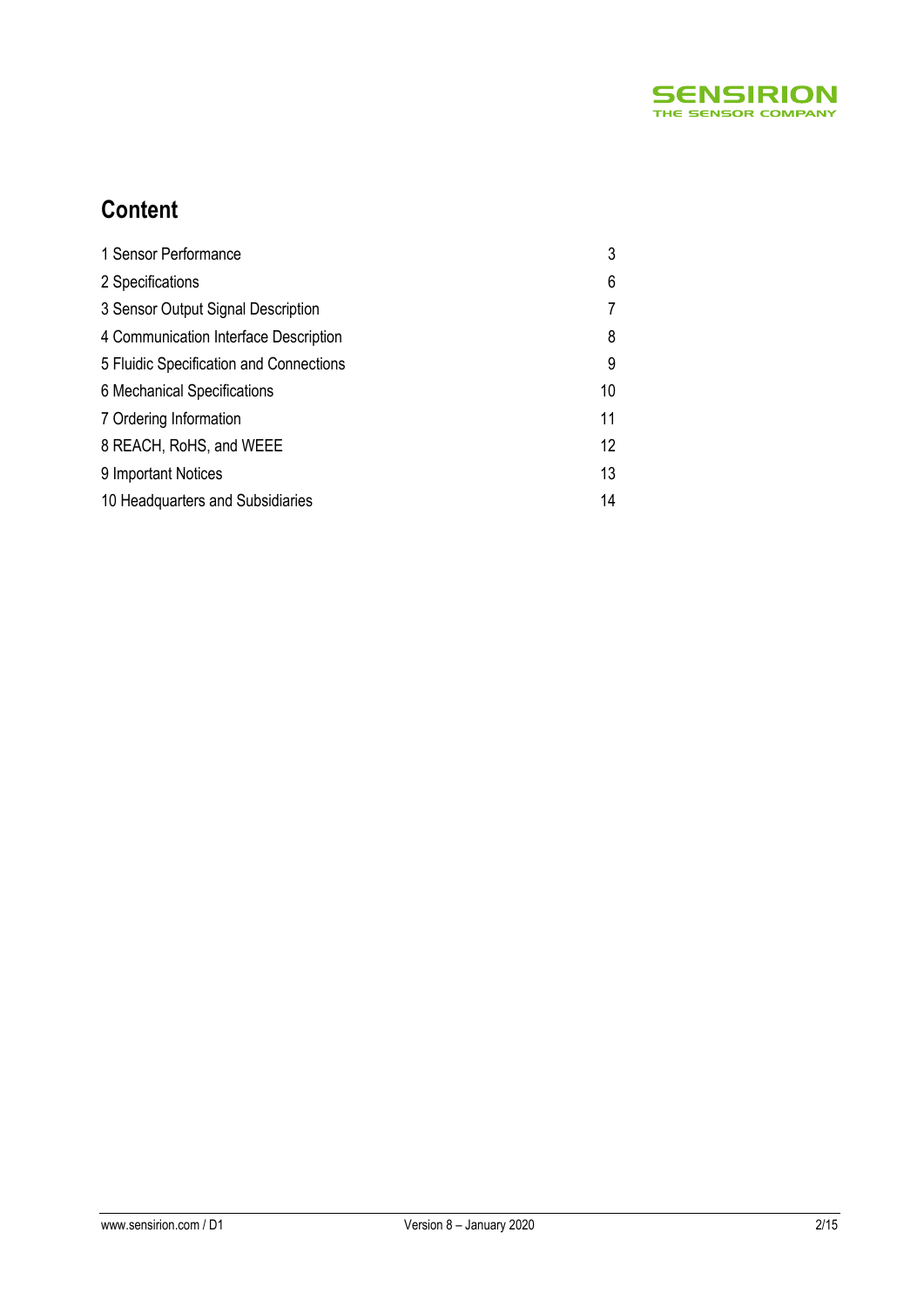

# **1 Sensor Performance**

#### **Sensor Performance**

| Parameter                                                                  | LG16-0025D    | LG16-0150D    | LG16-043xD    | LG16-1000D   | LG16-2000D        | <b>Units</b>                                |
|----------------------------------------------------------------------------|---------------|---------------|---------------|--------------|-------------------|---------------------------------------------|
| $H2O$ full scale flow rate                                                 | 1.50          |               | 80            | 1000         | 5000              | $\mu$ /min                                  |
| H <sub>2</sub> O sensor output limit <sup>a</sup>                          | 1.70          | 8             | 120           | 1100         | 5500 <sup>d</sup> | $\mu$ /min                                  |
| Accuracy below full scale<br>(whichever error is larger)                   | 10<br>0.5     | 5.0<br>0.3    | 5.0<br>0.15   | 5.0<br>0.2   | 5.0<br>0.2        | $%$ of m.v. <sup>b</sup><br>% of full scale |
| Repeatability below full scale<br>(whichever error is larger)              | ا><br>0.06    | 0.5<br>0.05   | 0.5<br>0.01   | 0.5<br>0.02  | 0.5<br>0.02       | $%$ of m.v.<br>% of full scale              |
| Temperature coefficient<br>(additional error / °C; whichever is<br>larger) | 0.15<br>0.007 | 0.09<br>0.005 | 0.13<br>0.003 | 0.1<br>0.004 | 0.1<br>0.004      | $%$ m.v. $/$ °C<br>% full scale $/$ °C      |
| Mounting orientation sensitivity <sup>c</sup>                              |               | < 0.4         | < 0.4         | 1.0          | 1.5               | % of full scale                             |

<sup>a</sup>Flow rate at which the sensor output saturates. See section 2 for performance between full scale and saturation point.

<sup>b</sup>Measured value

<sup>c</sup>Maximum additional offset when mounted vertically

<sup>d</sup>Extended range up to 10500 ul/min, see Specification Charts for details

Table 1: Model specific performance of LG16 (all data for medium H<sub>2</sub>O, 23 °C, 1 bar<sub>abs</sub> unless otherwise noted)

| Parameter                                    |      |       | LG16-0150D   LG16-043xD   LG16-1000D | LG16-2000HC-D | Unit                        |
|----------------------------------------------|------|-------|--------------------------------------|---------------|-----------------------------|
| IPA full scale flow rate                     | 70   | 500   | 10'000                               |               | $\mu$ /min                  |
|                                              |      |       |                                      | 80            | ml/min                      |
| IPA sensor output limit <sup>a</sup>         | 100  | 600   | 11'000                               |               | $\mu$ /min                  |
|                                              |      |       |                                      | 90            | ml/min                      |
| Accuracy below full scale                    | 20   | 20    | 20                                   | 10            | $%$ of m.v. <sup>b</sup>    |
| (whichever error is larger)                  | 0.3  |       |                                      | 0.5           | % of full scale             |
| Repeatability below full scale               |      |       |                                      | 1.5           | $%$ of m.v.                 |
| (whichever error is larger)                  | 0.01 | 0.05  | 0.05                                 | 0.03          | % of full scale             |
| Temperature coefficient                      | 0.4  | 0.5   | 0.4                                  | 0.35          | $%$ m.v. / $°C$             |
| (additional error / °C; whichever is larger) |      | 0.025 | 0.02                                 |               | % full scale / $^{\circ}$ C |

a Flow rate at which the sensor output saturates

**b** Measured value

Table 2: Model specific performance of LG16 series (all data for medium IPA, 23 °C, 1 bar<sub>abs</sub> unless otherwise noted)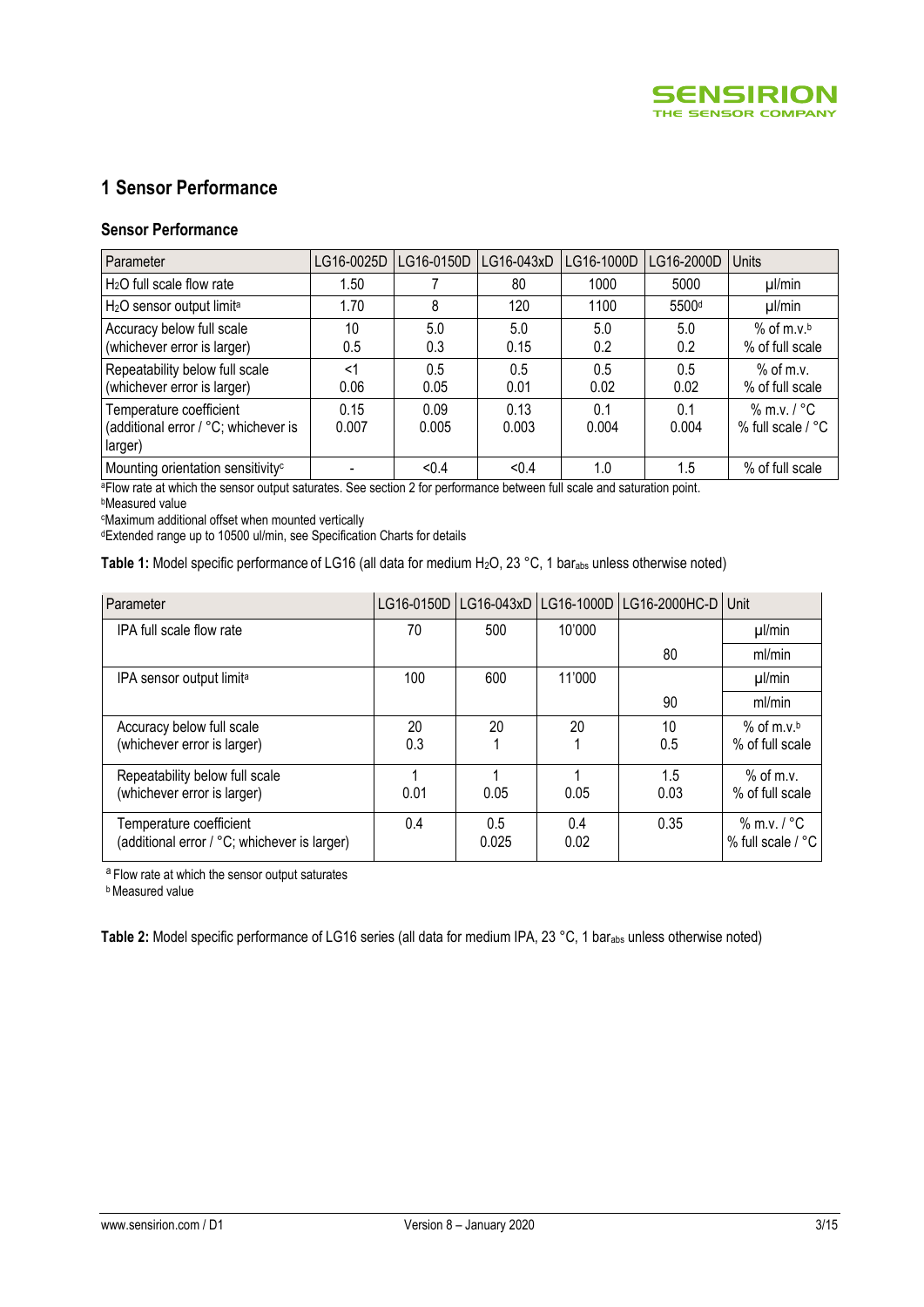

#### **1.1 Specification Charts**



Figure 1: Flow meter accuracy and repeatability across the flow range. Relative error in % of measured value (left column) and absolute error in µl/min (right column) for H2O.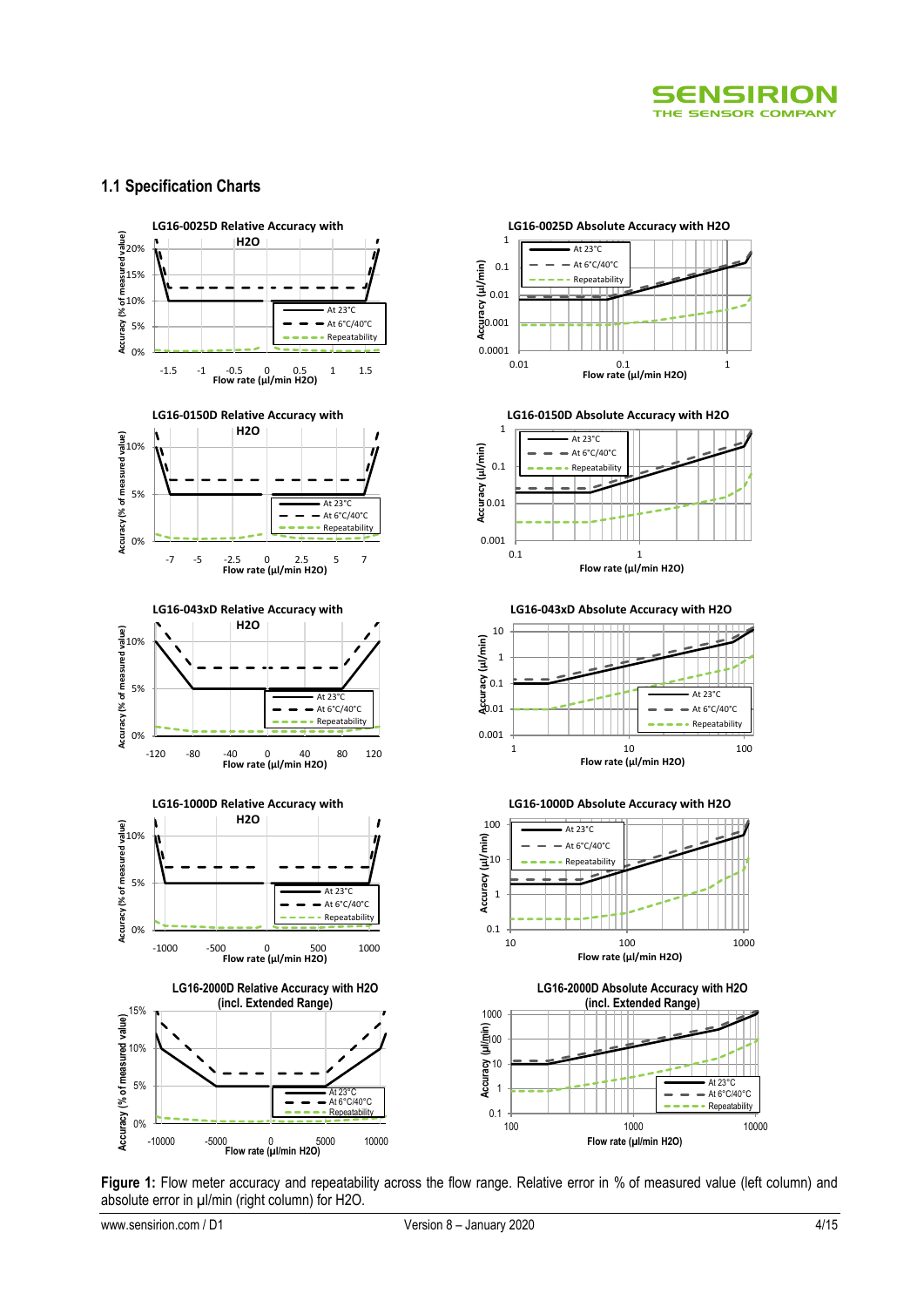



**Figure 2:** Flow meter accuracy and repeatability across the flow range. Relative error in % of measured value (left column) and absolute error in µl/min or ml/min (LG16-2000HC-D) (right column) for IPA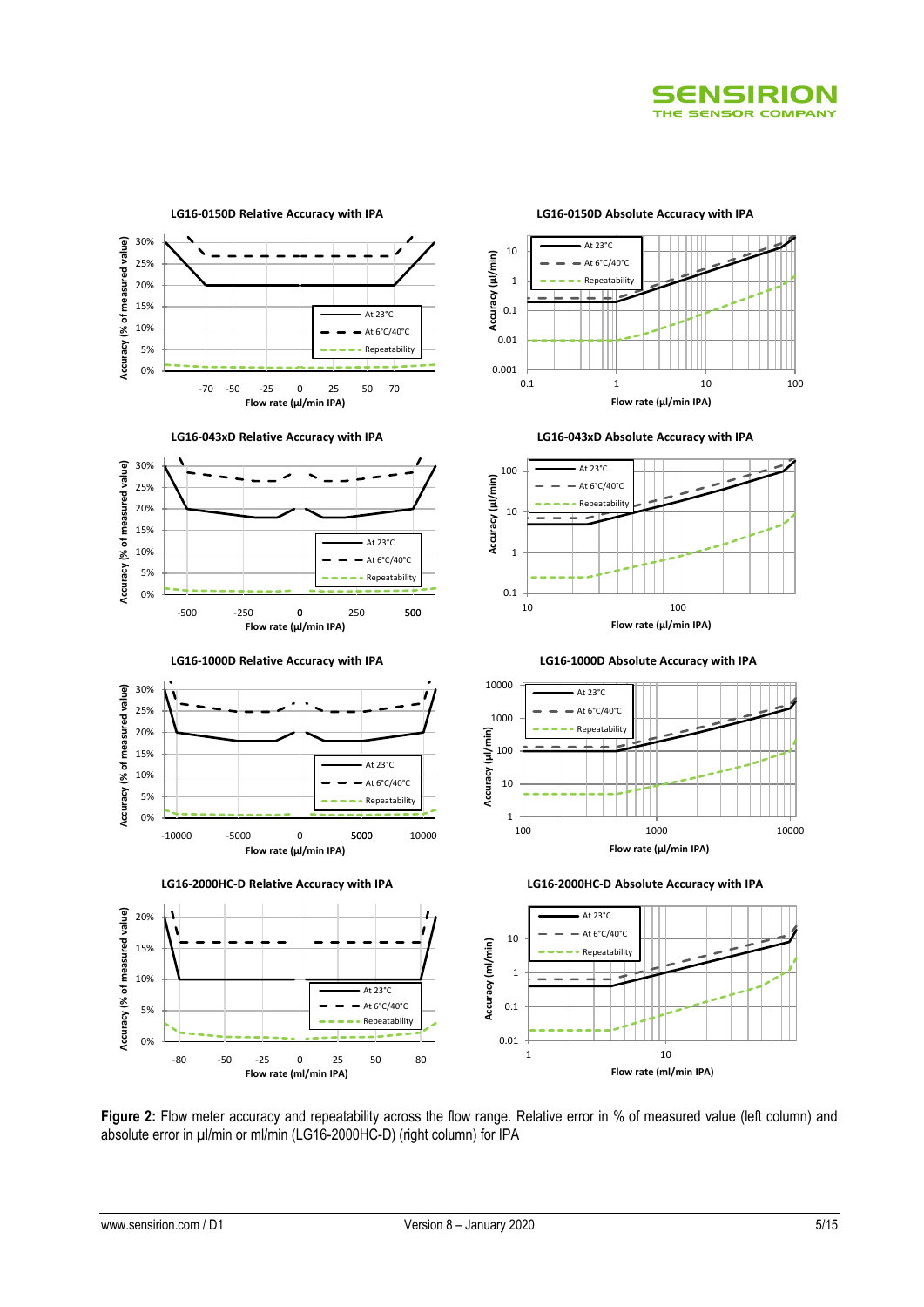

# **2 Specifications**

### **2.1 Electrical Specifications**

| Parameter         | Symbol     | IMin. | <b>Typical</b> | Max. | Units | <b>Comments</b>                   |
|-------------------|------------|-------|----------------|------|-------|-----------------------------------|
| Supply Voltage DC | <b>VDD</b> | 4.0   | 5.0            | 12.0 |       | Use 9 V max. for best performance |
| Operating current | idd        |       | 6.8            |      | -mA   | $VDD = 4.0-12.0 V$                |

**Table 3:** DC Characteristics

### **2.2 Timing Specifications**

| Parameter                               | Symbol           | Min. | <b>Typical</b> | Max. | <b>Units</b> | <b>Comments</b>                                                                                             |
|-----------------------------------------|------------------|------|----------------|------|--------------|-------------------------------------------------------------------------------------------------------------|
| Power-up time                           | t <sub>PU</sub>  |      |                | 120  | ms           | Time to sensor ready                                                                                        |
| Flow detection response<br><b>Itime</b> |                  |      | 40             |      | ms           | Response time to flow changes ( $\tau$ <sub>63</sub> )                                                      |
| I <sup>2</sup> C SCL frequency          | T <sub>12C</sub> |      | 100            | 400  | <b>IkHz</b>  |                                                                                                             |
| Readout frequency                       |                  | 12.5 | 200            | 1000 | <b>Hz</b>    | Depending on Resolution setting. Sampling time for 9 bit<br>resolution: 1 ms, for 16 bit resolution: 74 ms. |

**Table 4:** Timing specifications

#### **2.3 Absolute Minimum and Maximum Ratings**

| Parameter                                   | Rating         | Unit    |
|---------------------------------------------|----------------|---------|
| Operating temperature                       | $+10$<br>$+50$ | $\circ$ |
| Short term storage temperature <sup>a</sup> | $+60$<br>-10   | $\circ$ |
| Maximum supply voltage                      | ' 4            |         |

a Flow path empty. Short term storage refers to temporary conditions during e.g. transport.

**Table 5:** Absolute minimum and maximum ratings

### **2.4 Electrical Connector and Pinout**

Connector Type: 5-pin Molex PCB Header 53261-0571 (right angle); Mating connector Molex 51021-0500.

| Pin |                      |  |
|-----|----------------------|--|
|     | SDA (bi-directional) |  |
| 2   | SCL                  |  |
| 3   | VDD                  |  |
|     | <b>GND</b>           |  |
| 5   | n/a, leave floating  |  |
|     |                      |  |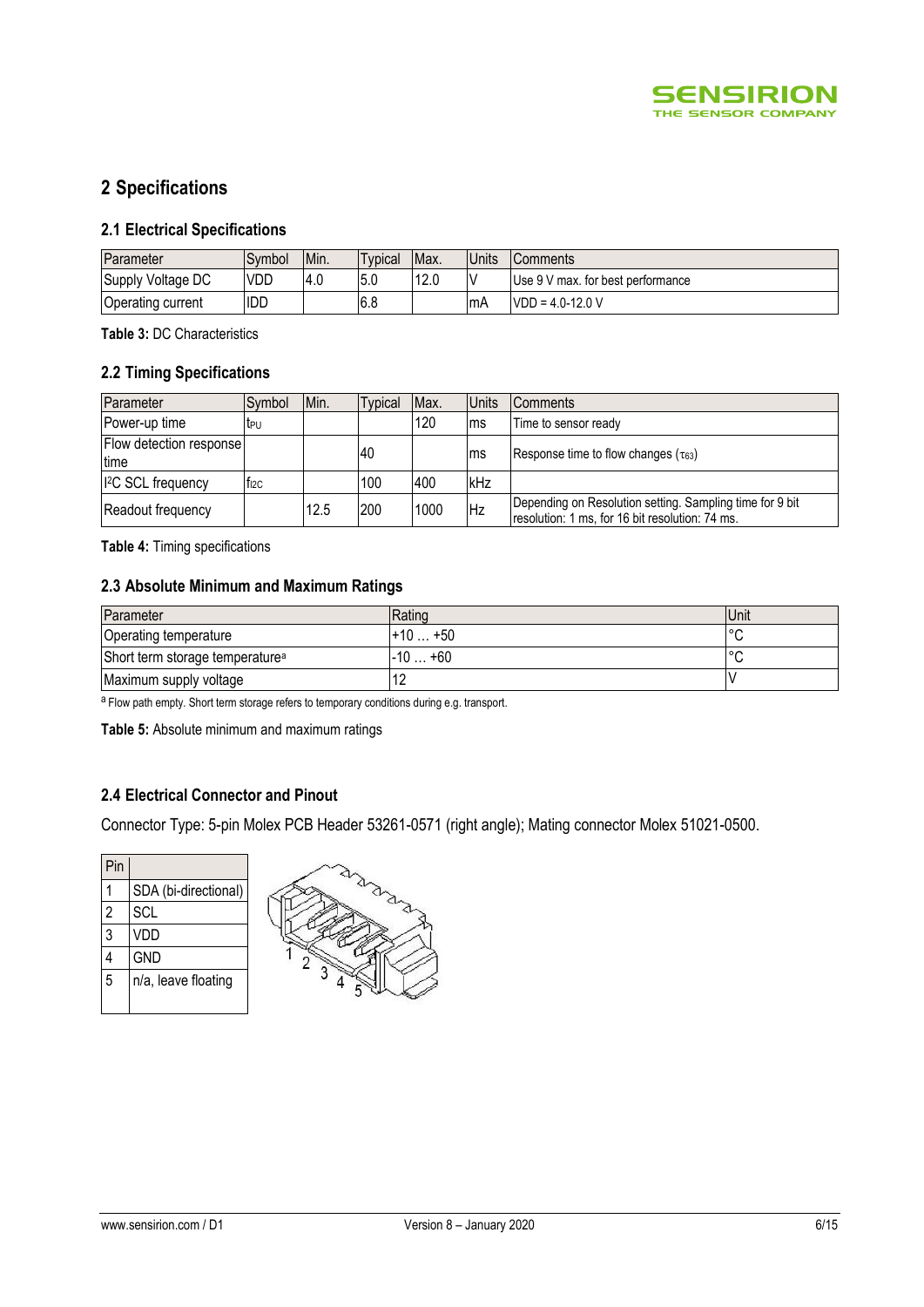

### **3 Sensor Output Signal Description**

#### **3.1 Switching between calibration fields**

Different calibrations are available in calibration fields (CF) on some versions of the flow meter. The factory default is CF0. If the medium to be measured is different to the factory default calibration field, this has to be changed using the Sensirion Viewer Software or using digital commands via the I<sup>2</sup>C interface. The H<sub>2</sub>O extended range calibration is only available on the LG16-2000D (S/N 1940-00000 and up). To convert the 16 bit signed integer number (two's complement number ranging from -32768…32768) into a physical value, it has to be divided by the respective scale factor (for example: liquid flow in  $\mu$ l/min = sensor output  $\div$  scale factor).

| Sensor        | CF0 (default)   | Scale Factor           | CF <sub>1</sub> | Scale Factor                       | CF <sub>2</sub>                | Scale Factor    |
|---------------|-----------------|------------------------|-----------------|------------------------------------|--------------------------------|-----------------|
| LG16-0025D    | H <sub>20</sub> | 19 ( $nl/min$ ) $-1$   |                 |                                    |                                |                 |
| LG16-0150D    | H <sub>20</sub> | 4 ( $nl/min$ ) $-1$    | <b>IPA</b>      | $300$ ( $\mu$ l/min) <sup>-1</sup> |                                |                 |
| LG16-043xD    | H <sub>20</sub> | $270$ ( $\mu$ l/min)-1 | IPA             | 50 ( $\mu$ I/min)-1                |                                |                 |
| LG16-1000D    | H <sub>20</sub> | $29$ ( $\mu$ l/min)-1  | <b>IPA</b>      | $2 (µ!/min)^{-1}$                  |                                |                 |
| LG16-2000D    | H <sub>20</sub> | $5 (µ l/min)-1$        |                 |                                    | H <sub>2</sub> O<br>Ext. Range | $3 (µ l/min)-1$ |
| LG16-2000HC-D | IPA             | 360 (ml/min)-1         |                 |                                    |                                |                 |

**Table 6:** Available calibrations on CF0, CF1 and CF2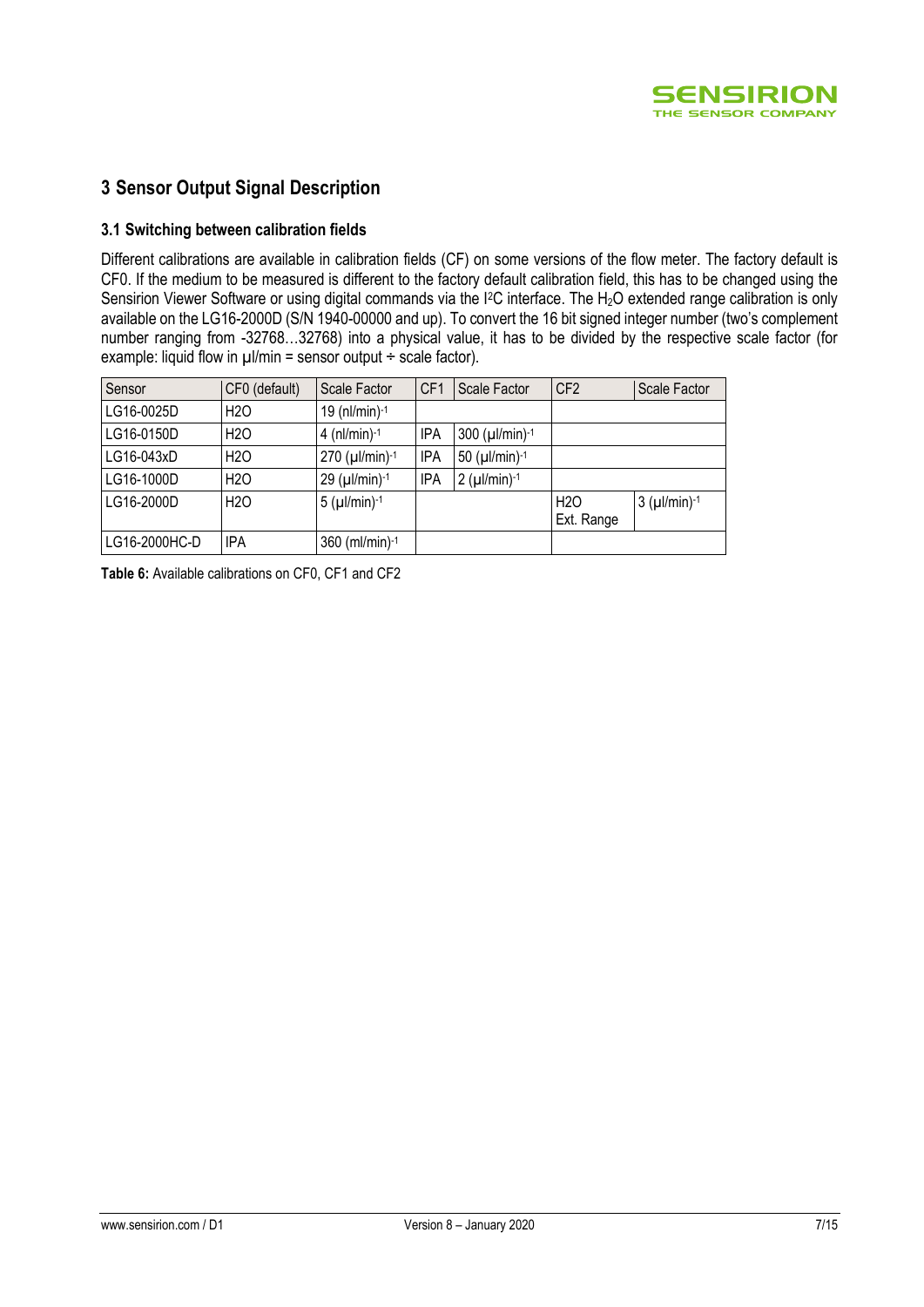

## **4 Communication Interface Description**

#### **4.1 Digital Communication via I2C-Bus**

Digital communication between a master and the LG16 sensor runs via the standard I²C-interface. The physical interface consists of two bus lines, a data line (SDA) and a clock line (SCL) which need to be connected via pull-up resistors to the bus voltage of the system. By default, the I2C address is set to 64 (hexadecimal: 40, binary: 1000000). These lines can be used on 3.3V or 5.0V level with a clock frequency of 100 kHz. For the detailed specifications of this I²C communication, please refer to specific I²C Application Notes from Sensirion.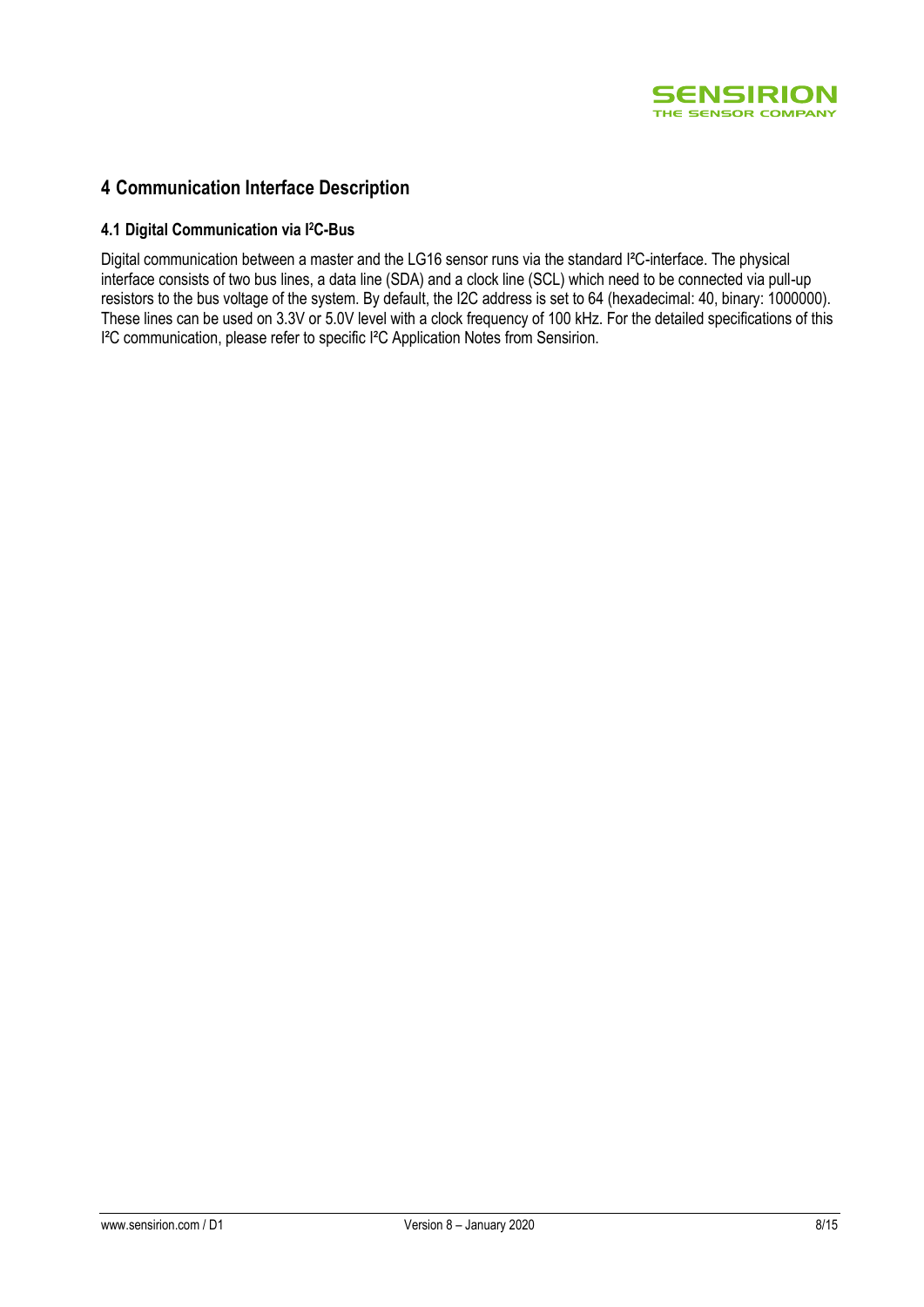

| Parameter                                             | LG16-0025D | LG16-0150D                                                   | LG16-0430D | LG16-0431D | LG16-1000D                                                                       | LG16-2000(HC-)D |  |  |  |
|-------------------------------------------------------|------------|--------------------------------------------------------------|------------|------------|----------------------------------------------------------------------------------|-----------------|--|--|--|
| Wetted Materials:                                     |            |                                                              |            |            |                                                                                  |                 |  |  |  |
| Internal sensor tube<br>material                      |            | Quartz Glass (Fused Silica)<br>Borosilicate Glass 3.3        |            |            |                                                                                  |                 |  |  |  |
| Fitting material                                      |            | <b>PEEK</b>                                                  |            |            |                                                                                  |                 |  |  |  |
| Sealing material                                      |            |                                                              | None       |            | <b>FEP</b>                                                                       |                 |  |  |  |
| Fluid connector ports<br>(Fittings)                   |            | UNF 6-40 for 1/32" OD tubing<br>VICI® Nanovolume™ compatible |            |            | UNF 1/4-28 flat-bottom ports<br>for 1/16" or 1/8" OD plastic tubing <sup>a</sup> |                 |  |  |  |
| Pressure drop (at full scale<br>flow rate, H2O, 23°C) | bar        | 3 mbar                                                       |            | 1 mbar     |                                                                                  | $<$ 1 mbar      |  |  |  |
| Pressure drop (at full scale<br>flow rate, IPA, 23°C) | n.a.       | 60 mbar                                                      | 7 mbar     |            | 5 mbar                                                                           | 2 mbar          |  |  |  |
| Total internal volume                                 | 1 µl       | $1.5$ µl                                                     |            | $5 \mu$    | $25 \mu$                                                                         | $80 \mu$        |  |  |  |

# **5 Fluidic Specification and Connections**

<sup>a</sup>1/8" OD tubing with 2 mm minimum ID is recommended for the LG16-2000(HC-)D.

**Table 7:** Fluidic Specifications and Pressure Rating

For more information on the fluidic connection please find: "Sensor Fluidic Ports and Tubing Connections" in the Download Center on our webpage [\(www.sensirion.com/liquidflow-download\)](http://www.sensirion.com/liquidflow-download).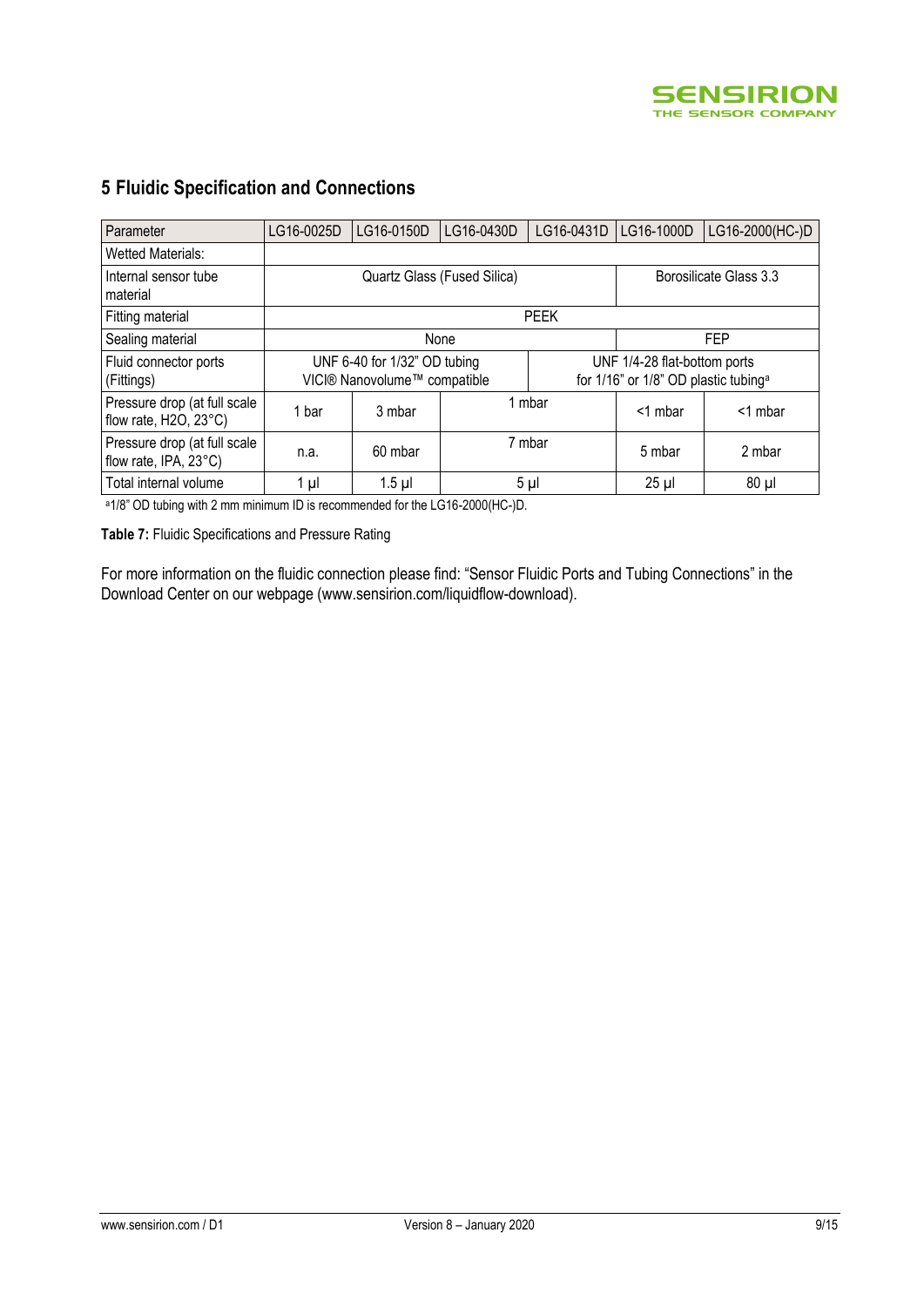

# **6 Mechanical Specifications**

| Parameter                                 | LG16-0025D         | LG16-0150D  | LG16-0430D         | LG16-0431D |        | LG16-1000D   LG16-2000(HC-)D |  |  |  |
|-------------------------------------------|--------------------|-------------|--------------------|------------|--------|------------------------------|--|--|--|
| Largest dimensions                        | 53 x 22 x 9 mm     |             |                    |            |        |                              |  |  |  |
| Total mass                                |                    | 6 g         |                    |            |        |                              |  |  |  |
| Inner diameter d                          | $25 \mu m$         | $150 \mu m$ |                    | 430 µm     |        | $1.8 \text{ mm}$             |  |  |  |
| Maximum recommended<br>operating pressure | 200 <sub>bar</sub> |             | 100 <sub>bar</sub> | 30 bar     | 15 bar |                              |  |  |  |
| Burst pressure                            | 400 bar            |             | 200 bar            | 80 bar     | 30 bar |                              |  |  |  |

**Table 8:** Mechanical specifications and pressure rating



#### **All dimensions in mm**

#### **Attention Fragile**

Mechanical shocks and connecting to the fittings without suitable tools leads to stress on the internal thin walled glass capillary and can cause it to break.

• While tightening the fittings, fix the fluidic ports position with a wrench.

Test for leakage after every time new connections are made.

!<br>!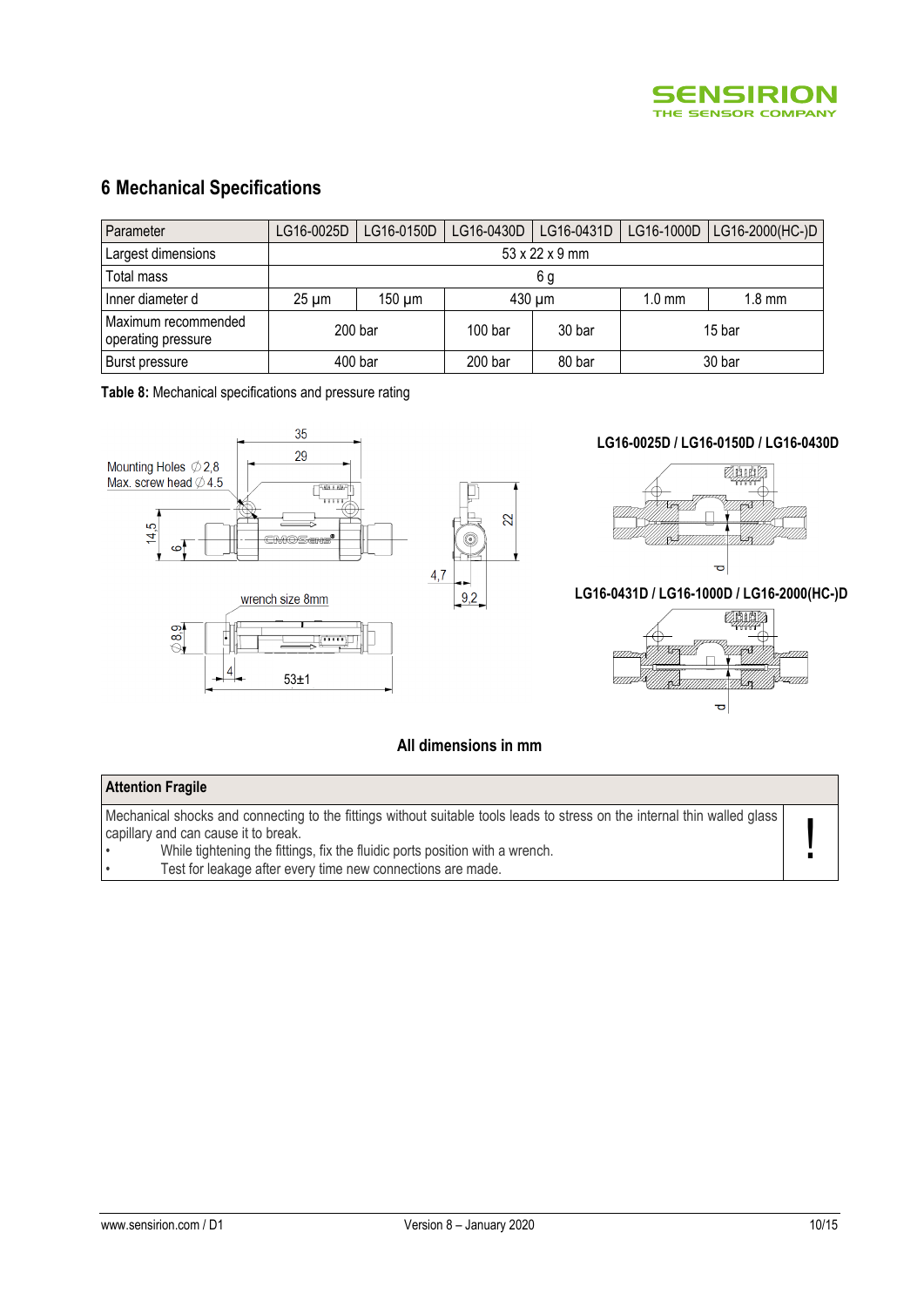

# **7 Ordering Information**

Standard shipment includes only the sensor, neither cables for electrical connection nor fluidic connection material are included. Preassembled 5-pin Molex to pigtail ribbon cables (Molex 1.25 mm Pitch Receptacle Type 51021-0500 (PicoBlade™ 51021), 30 cm) can be ordered optionally. For evaluation and testing, connectivity kits including cables and fluidic fittings are available.

| Product                            | Calibration     |            | Article Number | <b>MOQ</b> | Packaging Unit |
|------------------------------------|-----------------|------------|----------------|------------|----------------|
|                                    | H <sub>20</sub> | <b>IPA</b> |                |            |                |
| LG16-0025D 1500 nl/min             |                 |            | 1-100428-01    | 25         | 25             |
| LG16-0150D 7000 nl/min             | $\bullet$       | $\bullet$  | 1-100410-01    | 25         | 25             |
| LG16-0430D 80 ul/min               | $\bullet$       | $\bullet$  | 1-100853-02    | 25         | 25             |
| LG16-0431D 80 ul/min, 1/4-28 ports |                 | $\bullet$  | 3.000.334      | 25         | 25             |
| LG16-1000D 1000 ul/min             |                 | $\bullet$  | 1-100406-01    | 25         | 25             |
| LG16-2000D 5 ml/min (10 ml/min)    |                 |            | 1-100404-01    | 25         | 25             |
| LG16-2000HC-D 80ml/min IPA         |                 | $\bullet$  | 1-100840-01    | 25         | 25             |

| Ribbon Cable for LG01/LG16 30cm                                                      | n/a | n/a | 1-100482-01 | 25 | n/a |
|--------------------------------------------------------------------------------------|-----|-----|-------------|----|-----|
| LG16/LG01 Connectivity Kit UNF 1/4-28<br>(for LG16-0431D, -1000D, -2000D, -2000HC-D) | n/a | n/a | 1-100814-01 | 25 | n/a |
| LG16 Connectivity Kit UNF 6-40 coned<br>(for LG16-0150D, -0430D)                     | n/a | n/a | 1-101691-01 | 25 | n/a |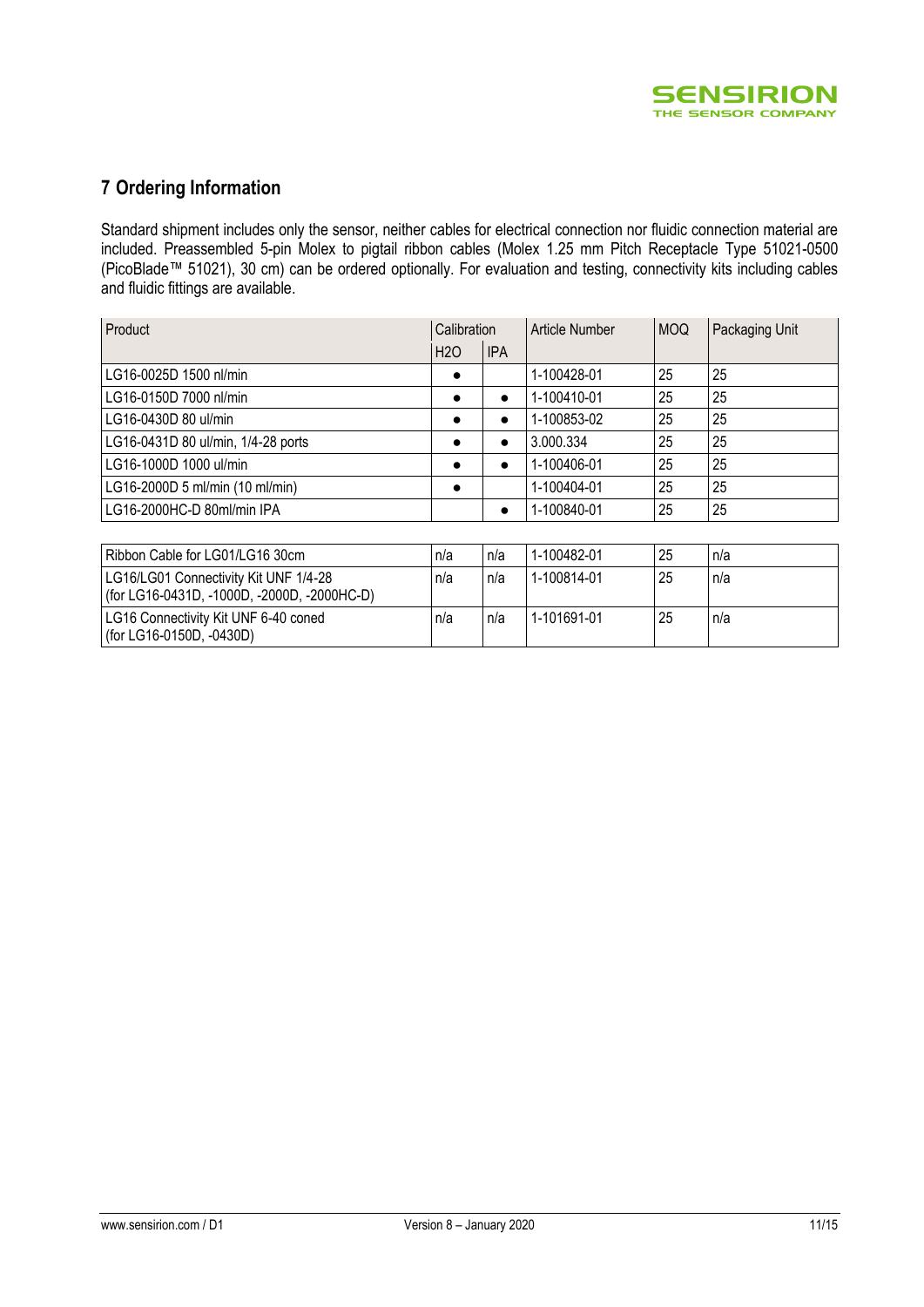

## **8 REACH, RoHS, and WEEE**

The LG16 series complies with requirements of the following directives and regulations:

- EU Directive 1907/2006/EC concerning Registration, Evaluation, Authorization and Restriction of Chemicals (**REACH**)
- EU Directive 2002/65/EC on the restriction of certain hazardous substances in electric and electronic equipment (**RoHS**), OJ01.01.2011
- EU Directive 2002/96/EC on waste electrical and electronic equipment (**WEEE**), OJ13.02.2003; esp. its Article 6 (1) with Annex II.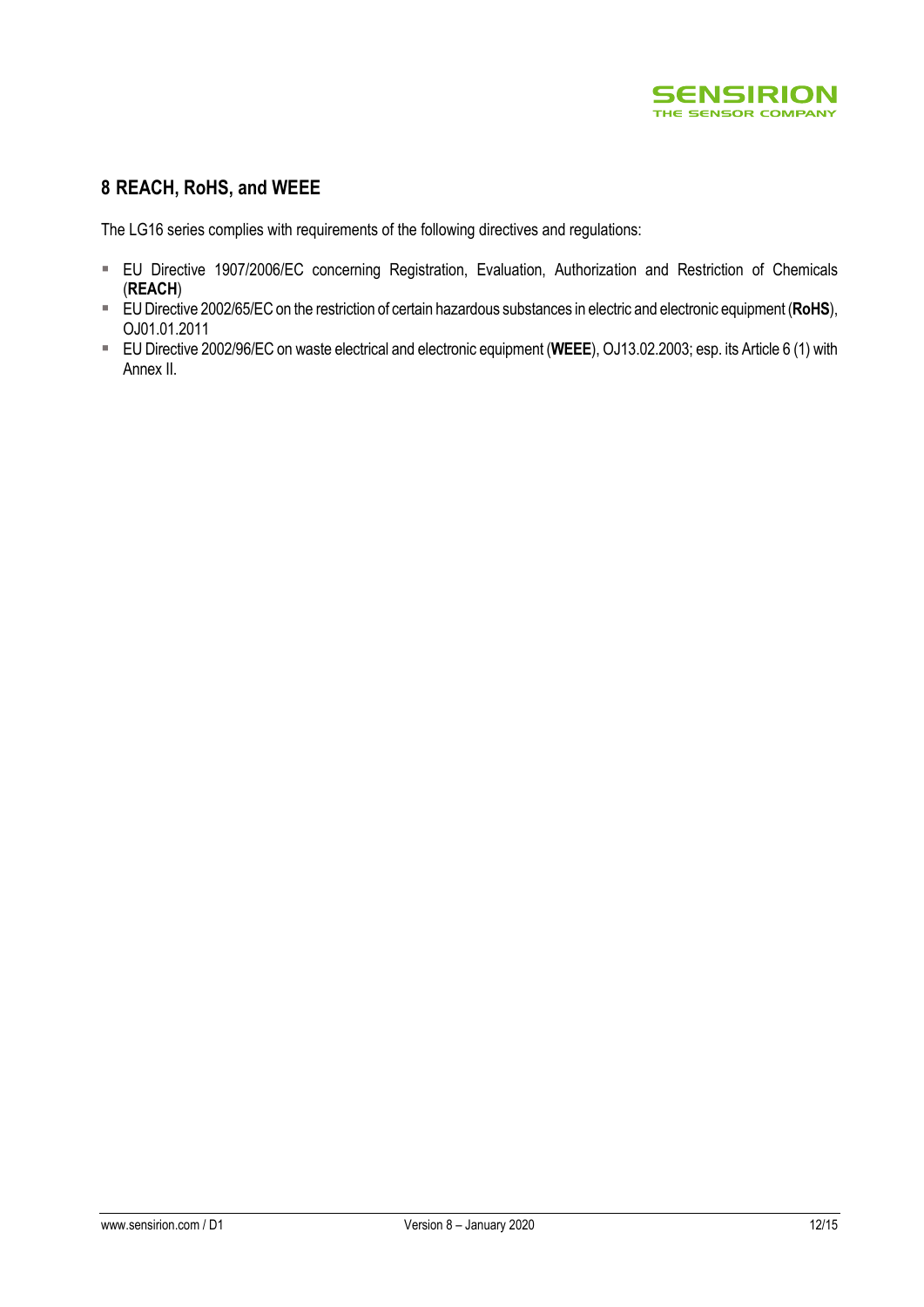

### **9 Important Notices**

#### **9.1 Warning, Personal Injury**

**Do not use this product as safety or emergency stop devices or in any other application where failure of the product could result in personal injury. Do not use this product for applications other than its intended and authorized use. Before installing, handling, using or servicing this product, please consult the data sheet and application notes. Failure to comply with these instructions could result in death or serious injury.**

If the Buyer shall purchase or use SENSIRION products for any unintended or unauthorized application, Buyer shall defend, indemnify and hold harmless SENSIRION and its officers, employees, subsidiaries, affiliates and distributors against all claims, costs, damages and expenses, and reasonable attorney fees arising out of, directly or indirectly, any claim of personal injury or death associated with such unintended or unauthorized use, even if SENSIRION shall be allegedly negligent with respect to the design or the manufacture of the product.

#### **9.2 ESD Precautions**

The inherent design of this component causes it to be sensitive to electrostatic discharge (ESD). To prevent ESD-induced damage and/or degradation, take customary and statutory ESD precautions when handling this product. See application note "ESD, Latchup and EMC" for more information.

#### **9.3 Warranty**

SENSIRION warrants solely to the original purchaser of this product for a period of 12 months (one year) from the date of delivery that this product shall be of the quality, material and workmanship defined in SENSIRION's published specifications of the product. Within such period, if proven to be defective, SENSIRION shall repair and/or replace this product, in SENSIRION's discretion, free of charge to the Buyer, provided that:

- notice in writing describing the defects shall be given to SENSIRION within fourteen (14) days after their appearance;
- such defects shall be found, to SENSIRION's reasonable satisfaction, to have arisen from SENSIRION's faulty design, material, or workmanship;
- the defective product shall be returned to SENSIRION's factory at the Buyer's expense; and
- the warranty period for any repaired or replaced product shall be limited to the unexpired portion of the original period.

This warranty does not apply to any equipment which has not been installed and used within the specifications recommended by SENSIRION for the intended and proper use of the equipment. EXCEPT FOR THE WARRANTIES EXPRESSLY SET FORTH HEREIN, SENSIRION MAKES NO WARRANTIES, EITHER EXPRESS OR IMPLIED, WITH RESPECT TO THE PRODUCT. ANY AND ALL WARRANTIES, INCLUDING WITHOUT LIMITATION, WARRANTIES OF MERCHANTABILITY OR FITNESS FOR A PARTICULAR PURPOSE, ARE EXPRESSLY EXCLUDED AND DECLINED.

SENSIRION is only liable for defects of this product arising under the conditions of operation provided for in the data sheet and proper use of the goods. SENSIRION explicitly disclaims all warranties, express or implied, for any period during which the goods are operated or stored not in accordance with the technical specifications.

SENSIRION does not assume any liability arising out of any application or use of any product or circuit and specifically disclaims any and all liability, including without limitation consequential or incidental damages. All operating parameters, including without limitation recommended parameters, must be validated for each customer's applications by customer's technical experts. Recommended parameters can and do vary in different applications.

SENSIRION reserves the right, without further notice, (i) to change the product specifications and/or the information in this document and (ii) to improve reliability, functions and design of this product.

Copyright© 2020, by SENSIRION. CMOSens® is a trademark of Sensirion All rights reserved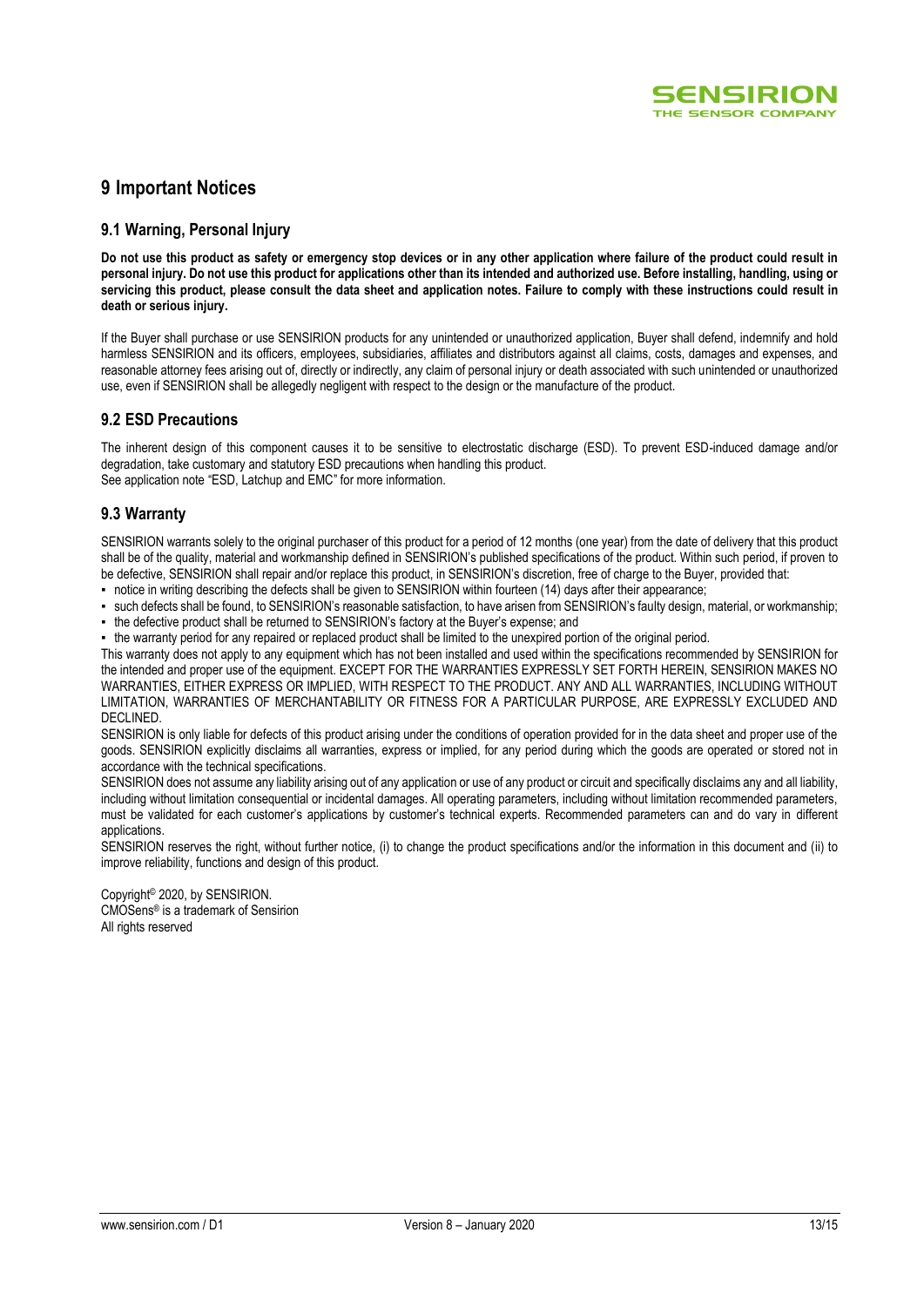

### **10 Headquarters and Subsidiaries**

**Sensirion AG** Laubisruetistr. 50 CH-8712 Staefa ZH Switzerland

phone: +41 44 306 40 00 fax: +41 44 306 40 30 info@sensirion.com www.sensirion.com

**Sensirion Taiwan Co. Ltd** phone: +886 3 5506701 info@sensirion.com

**Sensirion Inc., USA** phone: +1 312 690 5858 info-us@sensirion.com www.sensirion.com

**Sensirion Japan Co. Ltd.** phone: +81 3 3444 4940 info-jp@sensirion.com www.sensirion.co.jp

**Sensirion Korea Co. Ltd.** phone: +82 31 337 7700~3 info-kr@sensirion.com www.sensirion.co.kr

**Sensirion China Co. Ltd.** phone: +86 755 8252 1501 info-cn@sensirion.com www.sensirion.com.cn

www.sensirion.com To find your local representative, please visit www.sensirion.com/distributors